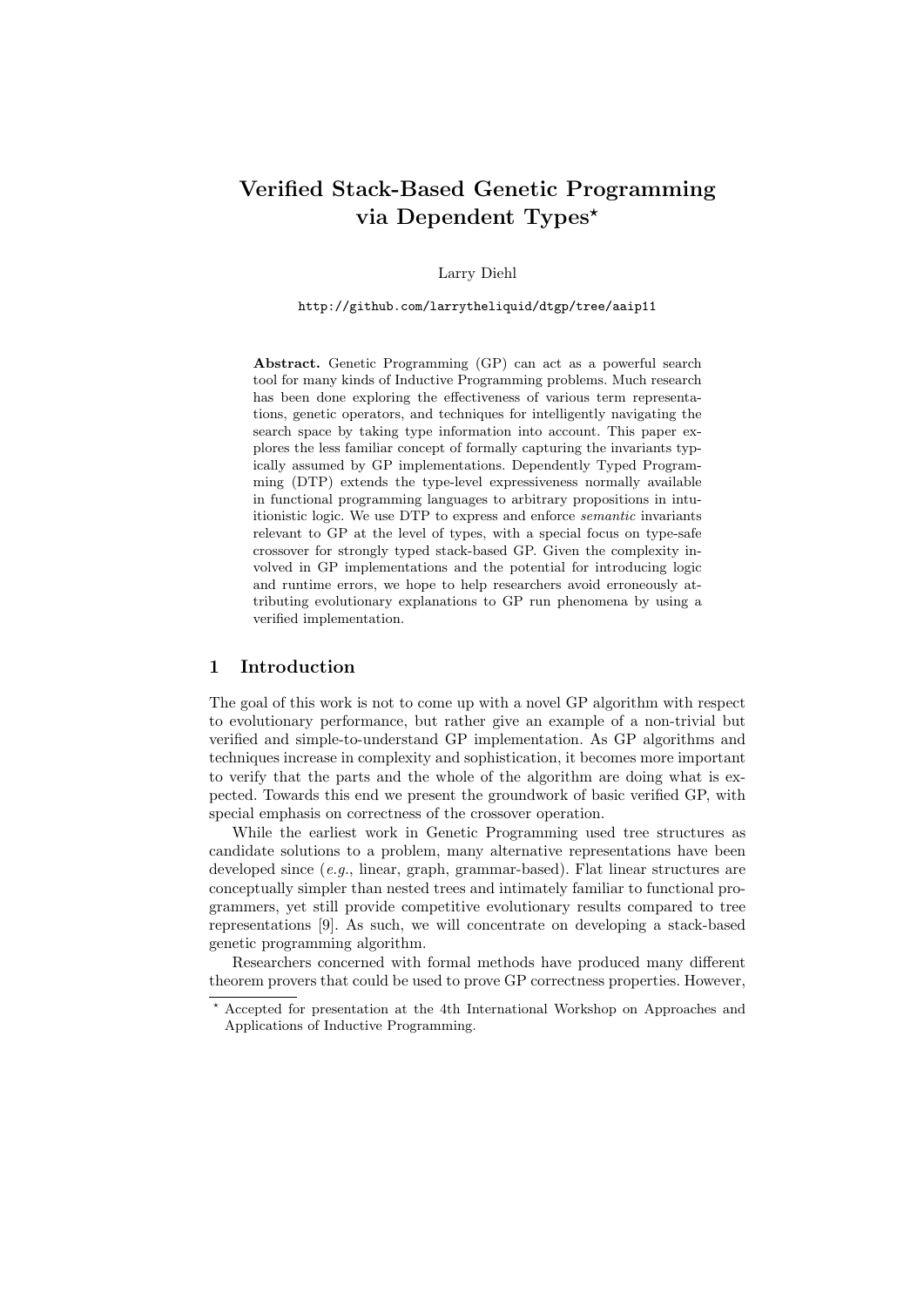typical GP researchers are more familiar with programming languages than proof assistants. Dependently typed languages such as Agda [6] are a nice fit because they are expressive enough at the type level to enforce invariants present in GP, while retaining the look and feel of a programming language rather than a proof assistant.

After a general overview of stack languages and dependent types, the structure of the paper will follow a common classification scheme for GP:

- parameters: We will start with a non-dependently typed representation, and investigate how to use standard affair dependent typing to ensure the population size parameter is adhered to.
- representation: We will then modify our term representation to use precise dependent types, encoding arity information in the types of candidate programs.
- evaluation function: We will then introduce an evaluation function for evolved terms that is assured to terminate and not otherwise diverge, by taking advantage of the host language's totality requirement.
- genetic operators: We will then encode the property of transitivity into the types of functions related to crossover, ensuring that ill-typed programs never enter the population.
- initialization procedure: Finally, we will illustrate a basic procedure to initialize our population, taking care to only randomly select programs that match the type signature of the goal program.

### 1.1 Stack Languages

In stack-based languages such as Forth [3] there is no distinction made between "constants" and "procedures". Instead, each syntactic element is referred to as a "word". Every word can be modeled as a function which takes the previous stack state as a value and returns the subsequent, possibly altered, state. For example, consider a small language in the boolean domain, consisting of true, not, and and. A word such as true (that would typically be considered a constant) has no requirements on the input stack, and merely returns the input stack plus a boolean value of "true" pushed on top. On the other hand, and requires the input stack to have at least two elements, which it pops off and evaluates before pushing their logical conjunction back onto the stack to replace them.

For monotypic languages like our example, simple typing rules emerge which assign two natural numbers to each each word. The first represents the required input stack length (the precondition), while the second represents the output stack length (the postcondition). A sequence of such words forms a stack program, for which an aggregate input/output pair exists.

During genetic operations such as crossover, stack programs must be manipulated in some manner to produce offspring for the next generation. Tchnernev [8] showed how to use arity information related to the consumed/produced stack sizes to only perform crossover at points that will produce well-typed terms. Tchnernev [9] has documented many different approaches to do this, but for simplicity of presentation we will use 1-point crossover.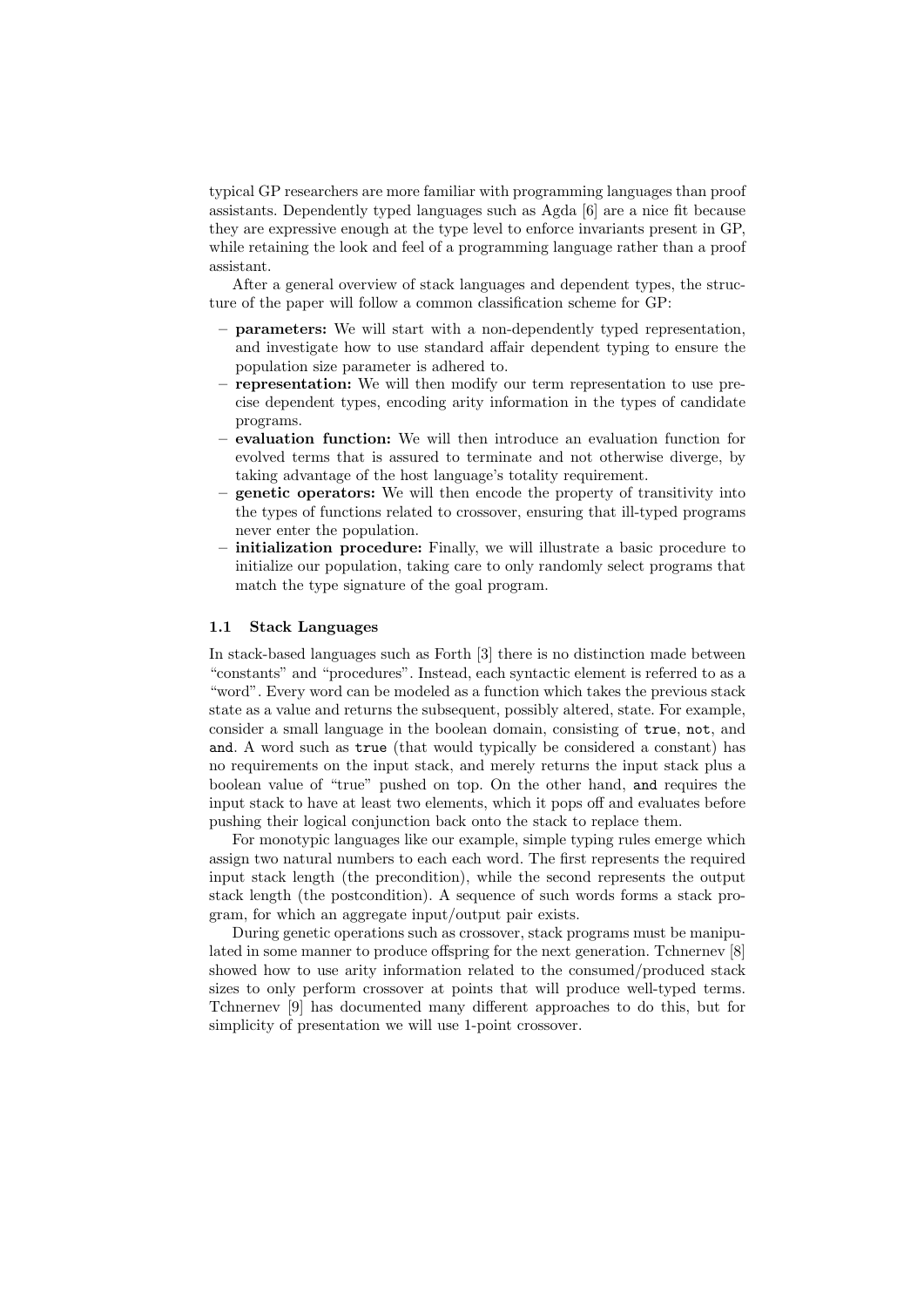### 1.2 Dependent Types

Dependently typed languages allow arguments in type signatures to labeled (similar to value-level variable bindings) and used elsewhere in type signature to declare dependencies between types and values. This paper will use the dependently typed language Agda [6] for all of its examples.  $\frac{1}{1}$  Agda is a purely functional language like Haskell [2], but it is distinctively total (rather than partial) and has a more expressive type system (allowing the type-checker to enforce more properties).

At compile time, Agda programs must pass two checks to prove their totality. Termination checking is accomplished by checking for structurally decreasing recursive calls. Coverage checking is accomplished by requiring that every type-correct value of a function's arguments is accounted for in the function's definition. Consequently, Agda programs do not fail to terminate <sup>2</sup> or crash due to unexpected input.

Thanks to totality of the language, any "value level" function can also be used in type signatures to compute more precise typing requirements (without running into undecidability of type-checking issues).

## 2 Parameters

For purposes of pedagogy, we will first consider how to represent a population of terms/programs in a typical non-dependent functional programming style. Thereafter, we will extend the example to use dependent types. <sup>3</sup>

#### 2.1 Population List

First, let's create a new type representing the possible words to be used for some evolutionary problem.

data Word : Set where true not and : Word

This simple example language is intended to operate on the boolean domain using well-known constants and functions. Of course, a stack program is not merely a single word, but a sequence of them that we would like to execute in order. The familiar cons-based list can serve as a container for several words, so let us type it out.

<sup>&</sup>lt;sup>1</sup> It should be possible to translate examples to similar languages such as Epigram [4] or Idris [1].

<sup>&</sup>lt;sup>2</sup> Agda programs can succeed to not terminate via coinductive definition and corecursion, if controlled non-termination is what we want.

<sup>&</sup>lt;sup>3</sup> For a complete and proper tutorial on dependently typed programming in Agda, see [6]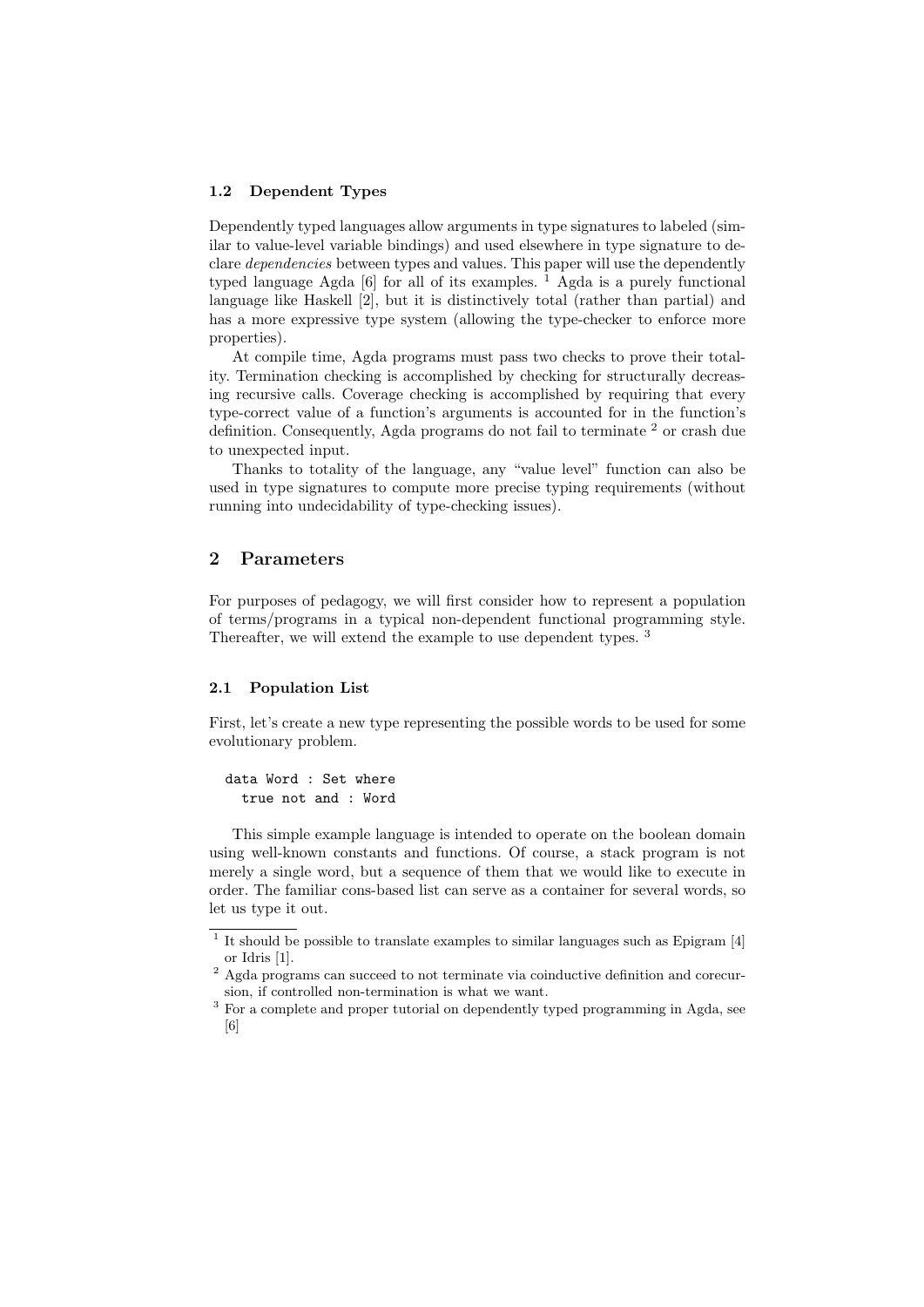```
data List (A : Set) : Set where
  [] : List A
  \_::\_ : A \rightarrow List A \rightarrow List A
Term : Set
Term = List Word
```
Notice in particular the A : Set part of the list type. Set is the type of types in Agda, and A is a label that acts like a variable, but at the level of type signatures. In other words, we have created a polymorphic list type which is parameterized by the kind of data it can contain. Term is a specific instantiation of lists that can hold the Words of our example language. Below are some examples of programs we can now represent.

```
notNot : Term
notNot = not :: not :: [ ]anotherTrue : Term
anotherTrue = not :: not :: true :: []nand : Term
nand = not :: and :: \lceil
```
GP requires us to work on not one but a collection of several terms, referred to as the population. Normally, this might be represented as a list of lists of terms.

```
Population : Set
Population = List Term
```
While the type above is certainly functional, it leaves room for error. This brings us to our first example of preserving some GP invariant with the help of dependent types. Namely, the population that GP acts upon is expected to be a certain size, and it should stay that size as GP progresses from one generation to the next.

### 2.2 Population Vector

In the dependently typed world, an easy and effective way to ensure that some invariant is held is to create a type that can only possibly construct values that satisfy said invariant ("correctness-by-construction"). In our case, we would like the population size parameter to be some natural number that we specify when configuring the run. This brings us to one of the canonical examples of a dependent type, the vector. We have already seen how the list type takes a parameter to achieve polymorphism. Vectors take an additional parameter representing their length.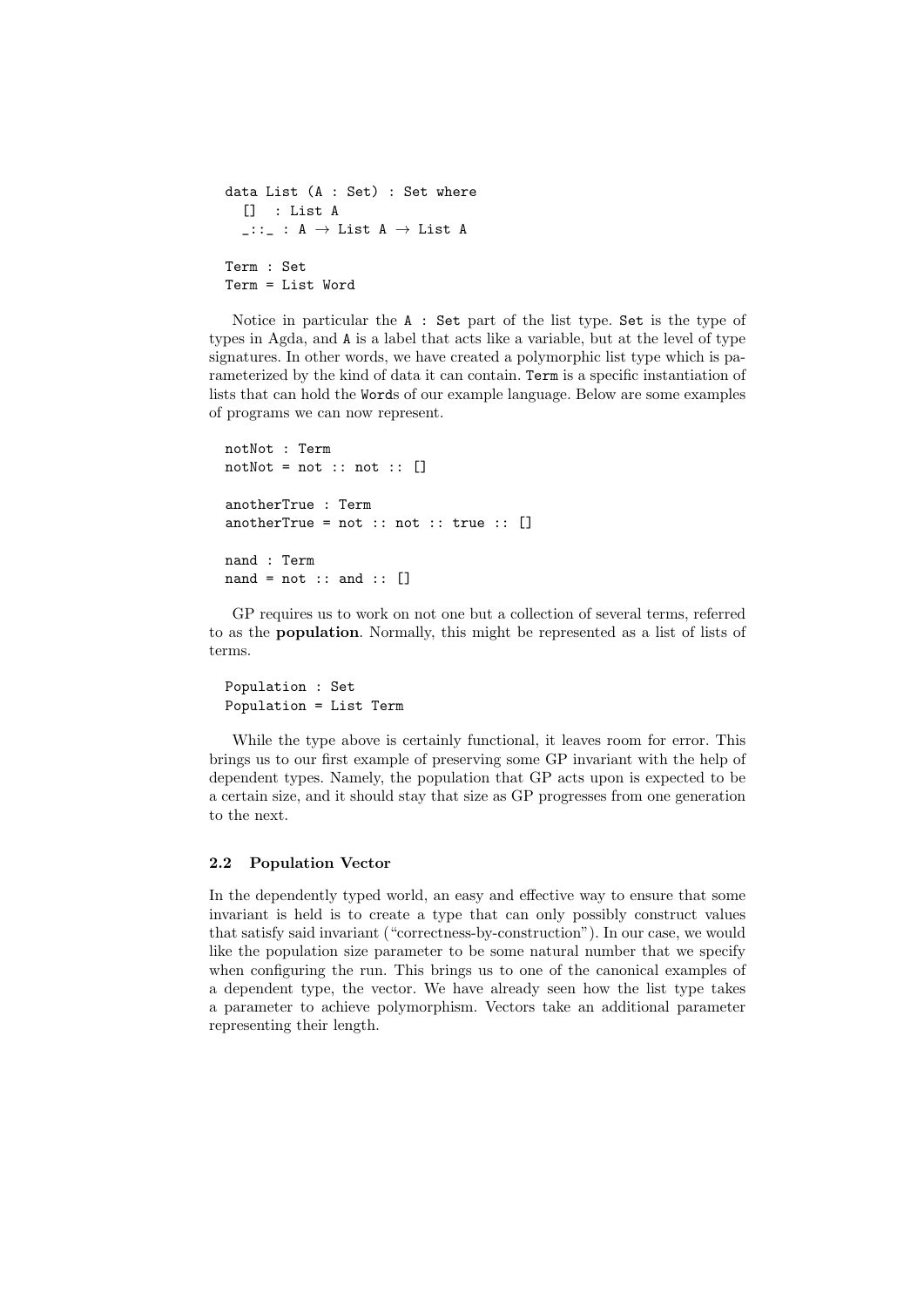```
data Vec (A : Set) : N \rightarrow Set where
   [] : Vec A zero
   \_::\_ : \{n : \mathbb{N}\} \rightarrow A \rightarrow \mathbb{V}ec A n \rightarrow \mathbb{V}ec A (suc n)
Population : \mathbb{N} \to \mathsf{Set}Population n = Vec Term n
```
The empty vector has a constant length of zero. The length of a vector produced by "cons" is the successor of whatever the length of the tail is. Given such an inductive definition of a type, the natural number index of any given vector can be nothing but its length. Just like our definition of Term, Population is just a specific instantiation of a more general type (Vec).

As an example, here is a small population of the three terms presented earlier.

```
pop : Population 3
pop = notNot :: anotherTrue :: nand :: []
```
Once again, note that the type requires a population of exactly three terms. If we were to supply any more or less, a type error would occur at compile time. We have effectively moved checking of certain semantic properties of our program to compile time, meaning much less can go wrong while the program is running.  $4$ 

Now that we have seen how to construct a dependent type, let us see how a function operating on Vec can make use of its properties. During selection, GP will need to retrieve a candidate program from the population. An all-toocommon error (taught even in introductory level programming courses) is indexing outside the bounds of a container structure. What means do we have to prevent this from occurring? Ideally, the type of the parameter used to lookup a member should have exactly as many values as the length of our vector. This way, a bijection would exist between the lookup index type and the vector positions.

```
data Fin : \mathbb{N} \to \mathbb{S}et where
  zero : \{n : \mathbb{N}\} \rightarrow \text{Fin} (suc n)
  suc : \{n : \mathbb{N}\} \to \text{Fin } n \to \text{Fin } (\text{succ } n)lookup : {A : Set} {n : N} \rightarrow Fin n \rightarrow Vec A n \rightarrow A
lookup zero (x :: xs) = xlookup (suc i) (x :: xs) = lookup i xs
```
The type of finite sets Fin has exactly n possible values for any Fin n. In the lookup function the natural number index is shared between the finite set and vector parameters. The effect of this sharing is that every finite set argument has exactly as many possible constructions as the length of the vector argument,

<sup>&</sup>lt;sup>4</sup> In fact, the only other causes for concern are logic errors due to bad encodings by the programmer. Typical runtime errors due to non-termination or lack of coverage are disallowed by the compiler.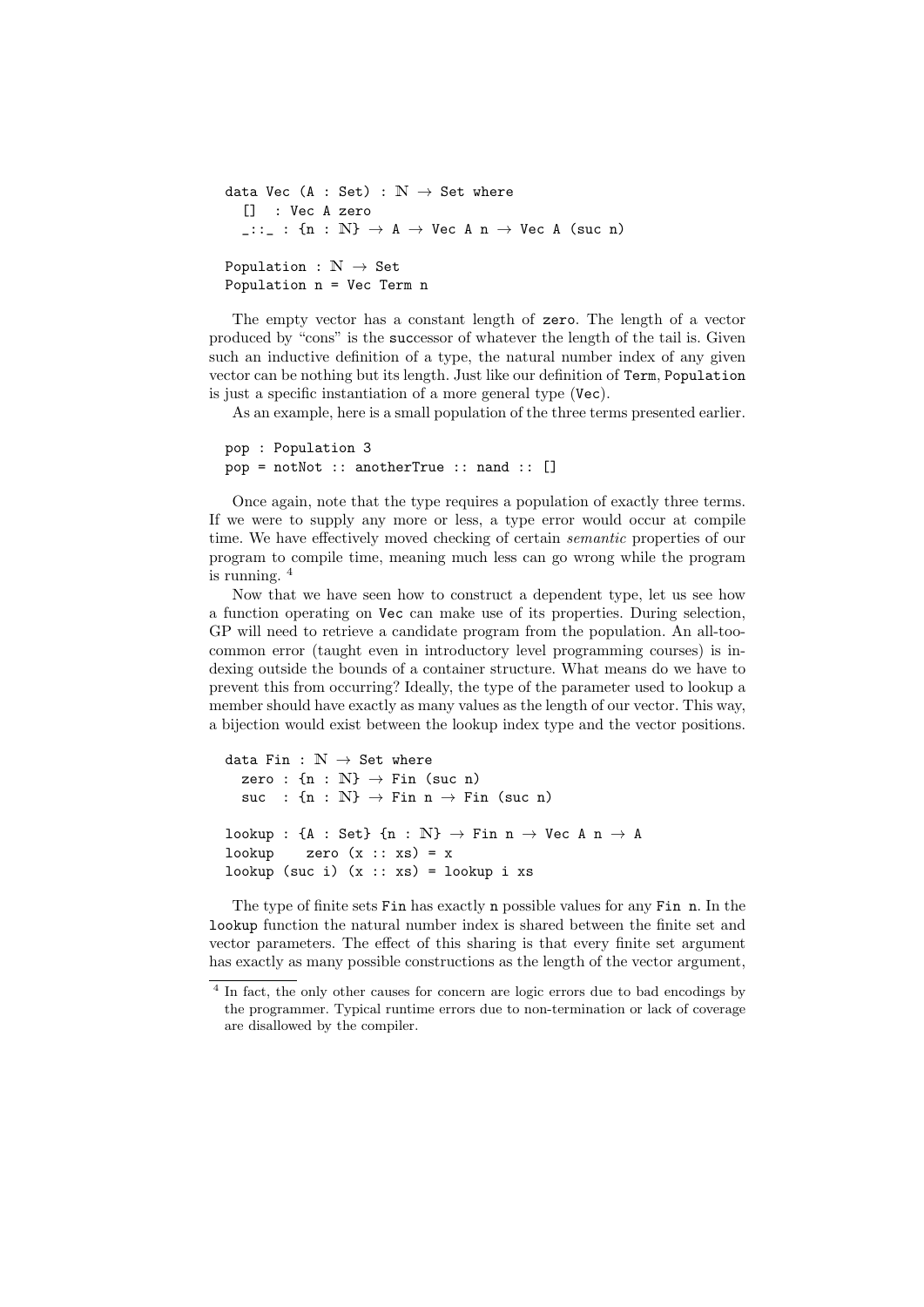statically preventing any "index out of bounds" errors from occurring. Since our Population is merely a specific kind of vector, we are able to use the safe lookup when defining a function for the selection process.

### 3 Representation

In the previous section we represented the terms in our population as unadorned lists of words. In order to perform type-safe crossover in a manner described by [8], the type of our terms will need to be more telling.

### 3.1 Typing Derivation

It should come as no surprise that when we implement a type-safe version of crossover, we will need to pay close attention to the types of the terms that we are manipulating. Just as Vec had an extra natural number parameter for its length, we desire a Term type with an extra parameter for the size of the consumed/input stack, and another for the size of the produced/output stack.

Before showing a generalized list-like Term type for arbitrary languages, we will take a look at a more traditional embedding of a typing relation into Agda.

```
data Term (inp : N) : N \rightarrow Set where
  [] : Term inp inp
  true : {out : \mathbb{N}} \rightarrow Term inp out \rightarrow Term m (1 + out)
  not : {out : \mathbb{N}} \rightarrow Term inp (1 + out) \rightarrow Term m (1 + out)
  and : {out : \mathbb{N}} \rightarrow Term inp (2 + out) \rightarrow Term m (1 + out)
```
Recall that the first parameter is the consumed stack size and the second is the produced stack size. The empty term [] consumes some value inp and produces a stack of the same size, acting as an identity program. Note also that it has no premise, so it can be considered a type-theoretical axiom.

The other three constructors are parameterized by a previous Term value, representing the premise of each typing rule. This Term representation should be understood as follows: When considering Term 2 1 as a type alone, 2 and 3 represent the input and output stack sizes respectfully. Within the context of a constructor with a Term premise, the "output" position of the premise represents that word's precondition while the "output" position of the conclusion represent's the word's postcondition.

The true rule states that if we have some term which consumes some value inp, and produces another arbitrary value out, then the conclusion allows us to infer the existence of another term which has the same input and one additional output. In other words, true has a precondition that will always hold and a postcondition stating that the value in the precondition will be incremented by one.

In the not rule, the premise's precondition requires that the previous output be more than just any arbitrary out. Instead, the previous output stack size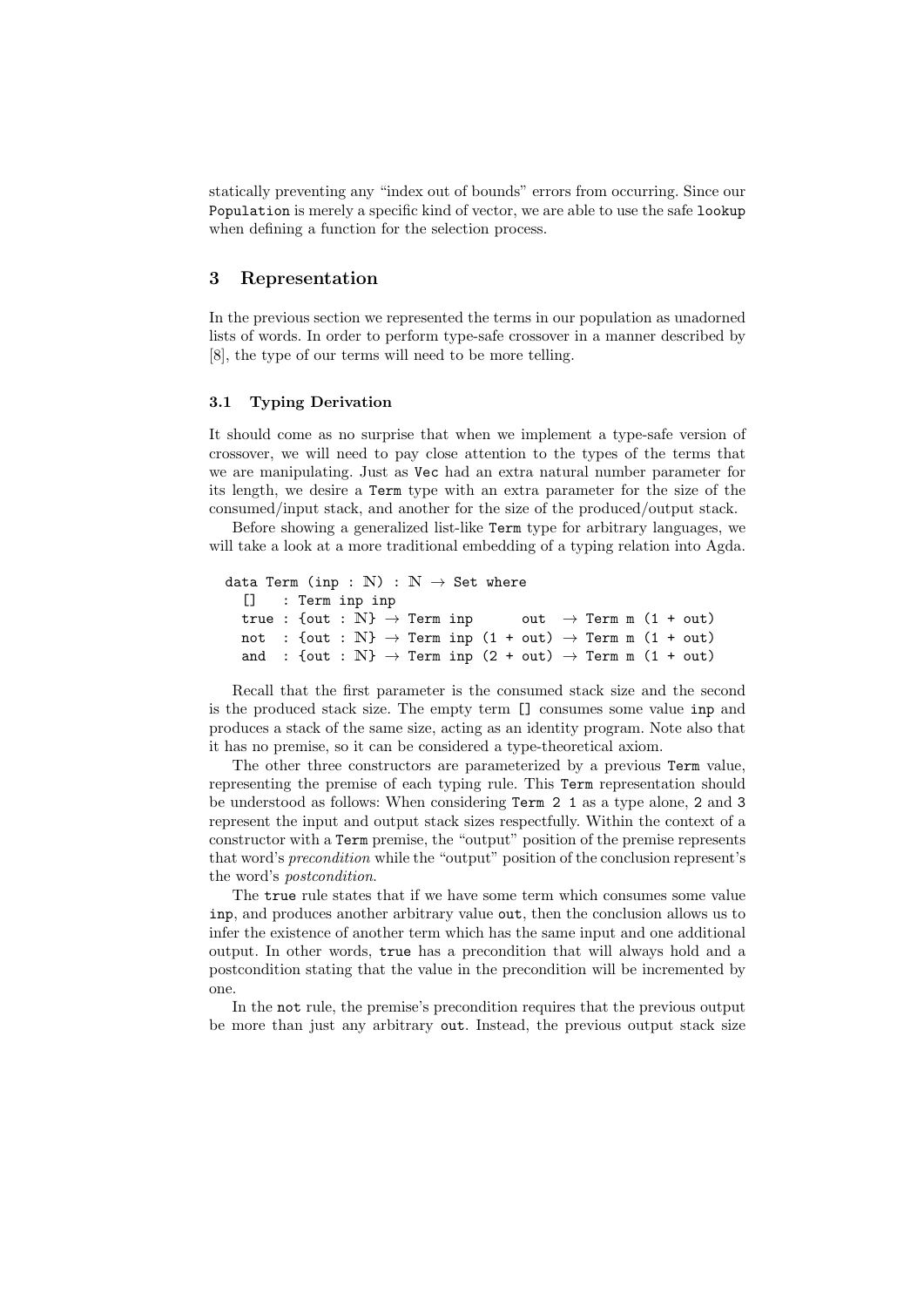must be at least one, but can be greater. Because the out parameter was given in braces, Agda treats this as an implicit argument that can be unified/inferred according to other types in context. In this way, 1 + out can represent several values such as  $1 + 0$  or  $1 + 7$ . The conclusion of not allows us to infer the existence of the another term of output stack size 1 + out. This fits with our informal mental model of not requiring at least one argument to pop off the stack, and pushing the logical negation back on.

Finally, and follows the same pattern, except it requires at least two values and produces just one, leaving the output stack size exactly one less than what it was previously.

As typing derivations, our previous list-based terms look like the following (note that we have overloaded the constructors of the Word and Term types).

```
notNot : Term 1 1
notNot = not (not [])anotherTrue : Term 0 1
anotherTrue = not (not (true [])
nand : Term 2 1
nand = not (and [])
andAnd : Term 3 1
and And = and (and [])
```
Our terms now have the extra consumption/production values in their type. The andAnd term shows how the representation correctly composes the types of several terms. The first and requires two values and produces one, which satisfies one of the second and's requirements, resulting in a final type of Term 3 1.

We can highlight that the input stack remains constant throughout subterms, with an exploded view of each of the subterms in andAnd.

```
a : Term 3 3
a = []b : Term 3 2
b =and a
c : Term 3 1
c =and b
```
### 3.2 Syntactic Non-Uniqueness

To avoid confusion, we will point out that in our representation, multiple syntactically identical terms can have different types. Specifically, what can change is the original number of arguments on the stack that the bottommost empty constructor provides.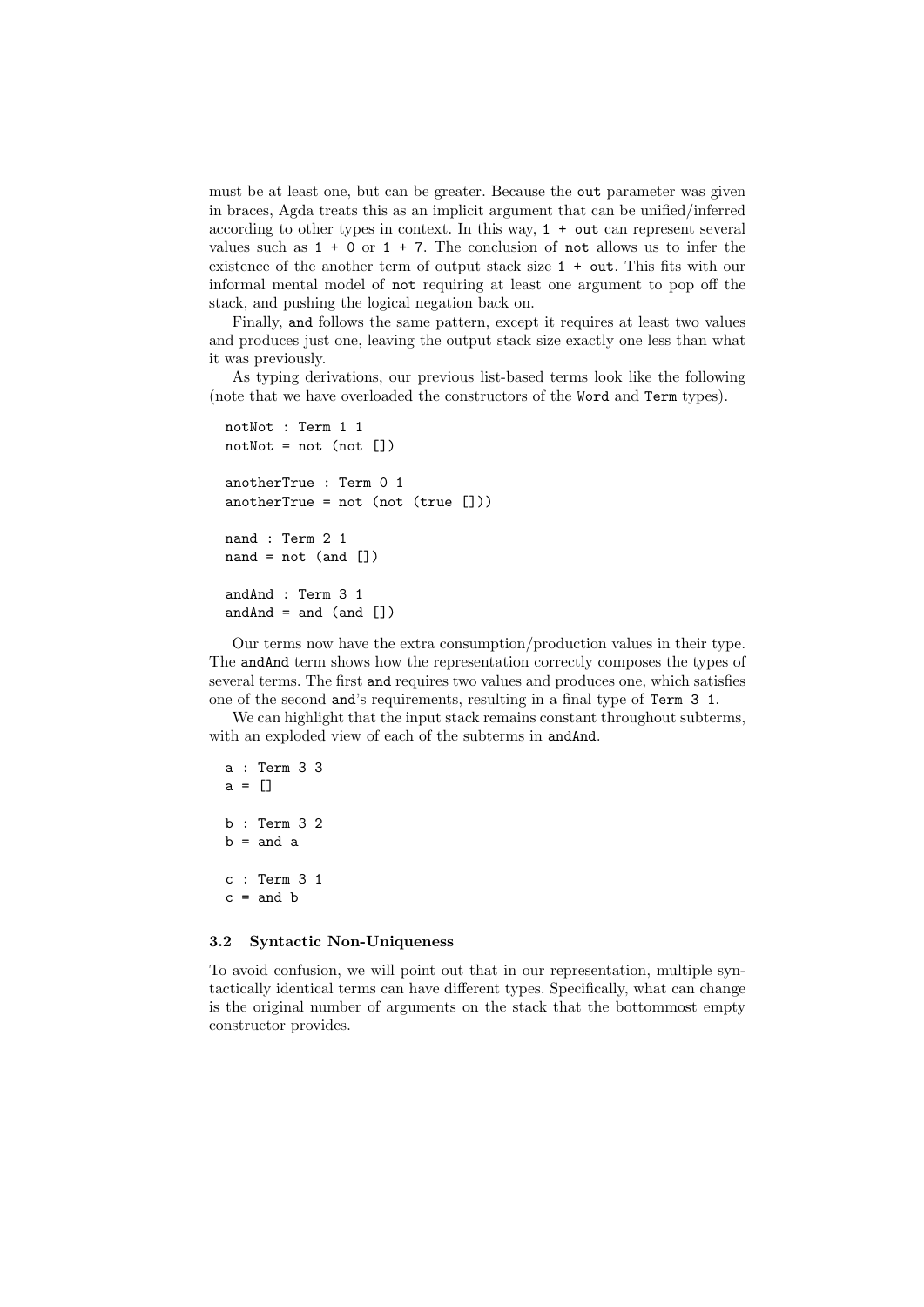```
empty : Term 42 42
empty = []nand' : Term 6 5
nand' = not (and \lceil)
andAnd' : Term 10 8
and And' = and (and [])
```
Being able to represent multiple different types with a syntactically identical subterm is a property that we will later exploit when defining functions to safely split and recombine terms for crossover.

### 3.3 Derivation Abstraction

When writing functions over term types, it would be tedious to provide a case for every word in the language. Correspondingly, we will extract the common parts among the constructors of our language into a generic Term, which can be thought of as abstracting out each of the typing rules presented above.

The trick is to use module parameters for the type of Words, as well as *func*tions for the premise/precondition and conclusion/postcondition of each rule. The result is a generic list-like Term structure, and has the affect of making the library not tied to any particular language to evolve.

```
module DTGP (Word : Set) (pre post : Word \rightarrow N \rightarrow N) where
data Term (inp : \mathbb{N}) : \mathbb{N} \rightarrow Set where
  [] : Term inp inp
  \bot::\bot: {n : N} (w : Word) \rightarrow Term inp (pre w n) \rightarrow Term inp (post w n)
```

```
pre : Word \rightarrow N \rightarrow N
pre true n = n
pre not n = 1 + npre and n = 2 + npost : Word \rightarrow N \rightarrow N
post true n = 1 + npost not n = 1 + npost and n = 1 + n
```
open import DTGP Word pre post

Just like a List or a Vec, our new Term now only has an empty case and a cons  $(\ldots)$  case. Now we can rewrite our examples to look just like their List counterparts, except with the extra useful consumption/production natural numbers in their types.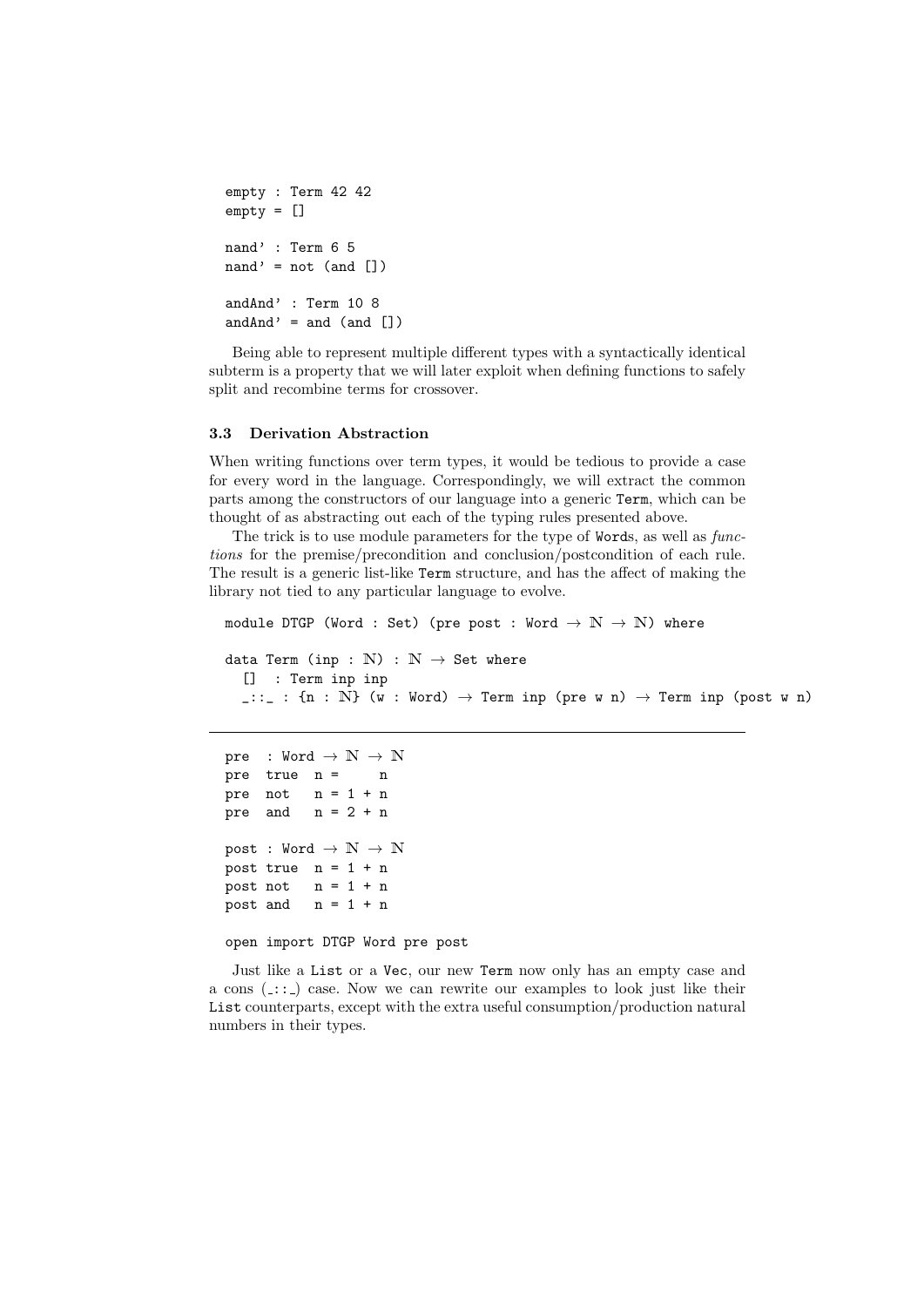```
notNot : Term 1 1
notNot = not :: not :: []anotherTrue : Term 0 1
anotherTrue = not :: not :: true :: \lceil \rceilnand : Term 2 1
nand = not :: and :: []andAnd : Term 3 1
and And = and :: and :: []
```
# 4 Evaluation Function

When comparing relative performance between evolved terms, one typically needs to evaluate them to determine fitness . We will proceed to write an evaluation function for the example language we have used so far. Rest soundly knowing that Agda will perform a termination and coverage check to prove the totality of functions. Notice that the example below has a case for every possible term and input vector, and uses the structurally smaller tail of the input term in recursive calls.

```
eval : {inp out : \mathbb{N}} \rightarrow Term inp out \rightarrow Vec Bool inp \rightarrow Vec Bool out
eval \Box is = is
eval (true :: xs) is = true :: eval xs is
eval (false :: xs) is = false :: eval xs is
eval (not :: xs) is with eval xs is
... \begin{array}{c} 0 : : 0 \leq x \leq 0 \leq x \leq 0 \leq x \leq 0 \leq x \leq 0 \end{array}eval (and :: xs) is with eval xs is
... | o_2 :: o_1 :: os = (o_1 \land o_2) :: ns
eval (or :: xs) is with eval xs is
... | o_2 :: o_1 :: os = (o_1 \vee o_2) :: os
```
In addition to the term to evaluate, eval takes a vector of booleans <sup>5</sup> whose length inp is equal to the number of inputs the term expects. The return type of the function is another vector of bools out, matching the evaluated term's output. Both of these properties are of course enforced statically, giving more assurance that our algorithm is doing what we expect.

### 4.1 Fitness Function

Once again, we use a module to accept a general scoring/fitness function as a parameter. Below is an example of a function that assigns a program (which

 $^5$  Do not be confused by the true/false constructors of the Bool type and  $\mathtt{Term}$  types. Agda can differentiate between overloaded constructor names, according to the type they have in context.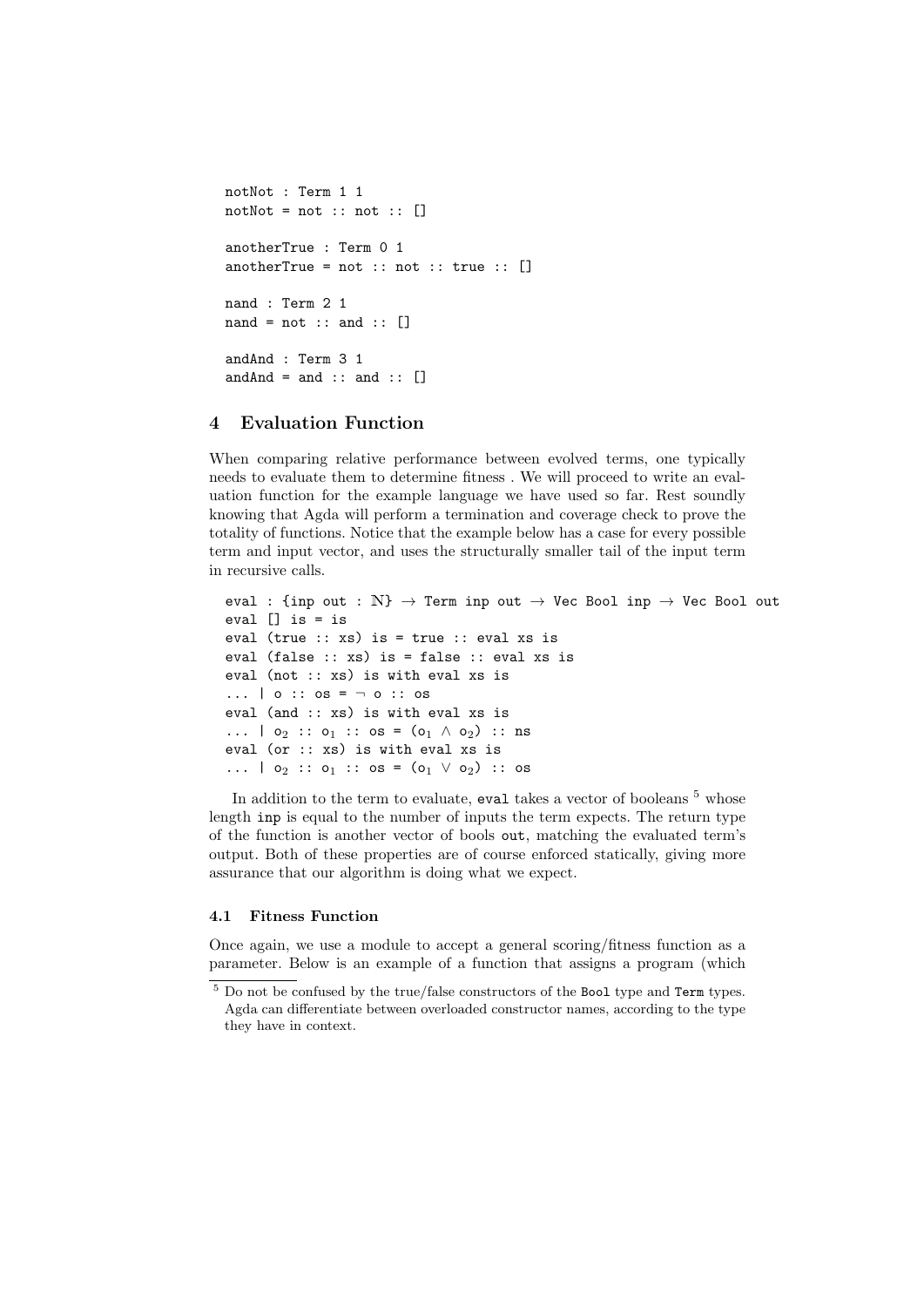accepts two inputs and produces one output) a score equal to the number of provided examples for which it satisfies even parity.

module Evolution {inp out : N} (score : Term inp out  $\rightarrow$  N) where

```
score : Term 2 1 \rightarrow N
score xs = count (\lambda \text{ is } \rightarrow \text{ head } (\text{eval xs is}) == \text{ evenParity is})((true :: true :: []): (true :: false :: []):(false :: true :: []): (false :: false :: []) ::
```
open Evolution score

### 5 Genetic Operators

When writing genetic operators, e.g. Tchnernev's [8] 1-point crossover, we need to take subsections of different terms and recombine them in a safe manner. Tchernev points out that we need to split parent terms at a point of equal output stacks to achieve safe recombination. This leads to a question: what is the criterion for a safe append of two arbitrary terms after they have been split in this manner?

#### 5.1 Transitive Append

Terms may have different initial input stacks, and produce different outputs according to their contained words. A safe append of two terms illustrates the transitive property.

```
-++_ : {inp mid out : N} \rightarrow Term mid out \rightarrow Term inp mid \rightarrow Term inp out
\begin{bmatrix} \end{bmatrix} ++ ys = ys
(x :: xs) ++ ys = x :: (xs ++ ys)bc : Term 2 1
bc = and :: []ab : Term 3 2
ab = and :: []ac : Term 3 1
ac = bc + ab
```
If an attempt is made to append two terms whose input and output requirements do not satisfy one another, a compile error will occur. Using a function with a such an informative type gives a high degree of confidence that we are doing the right thing, when used inside another function such as a crossover. As we shall soon see, the type of this function in fact gives us more than simple confidence.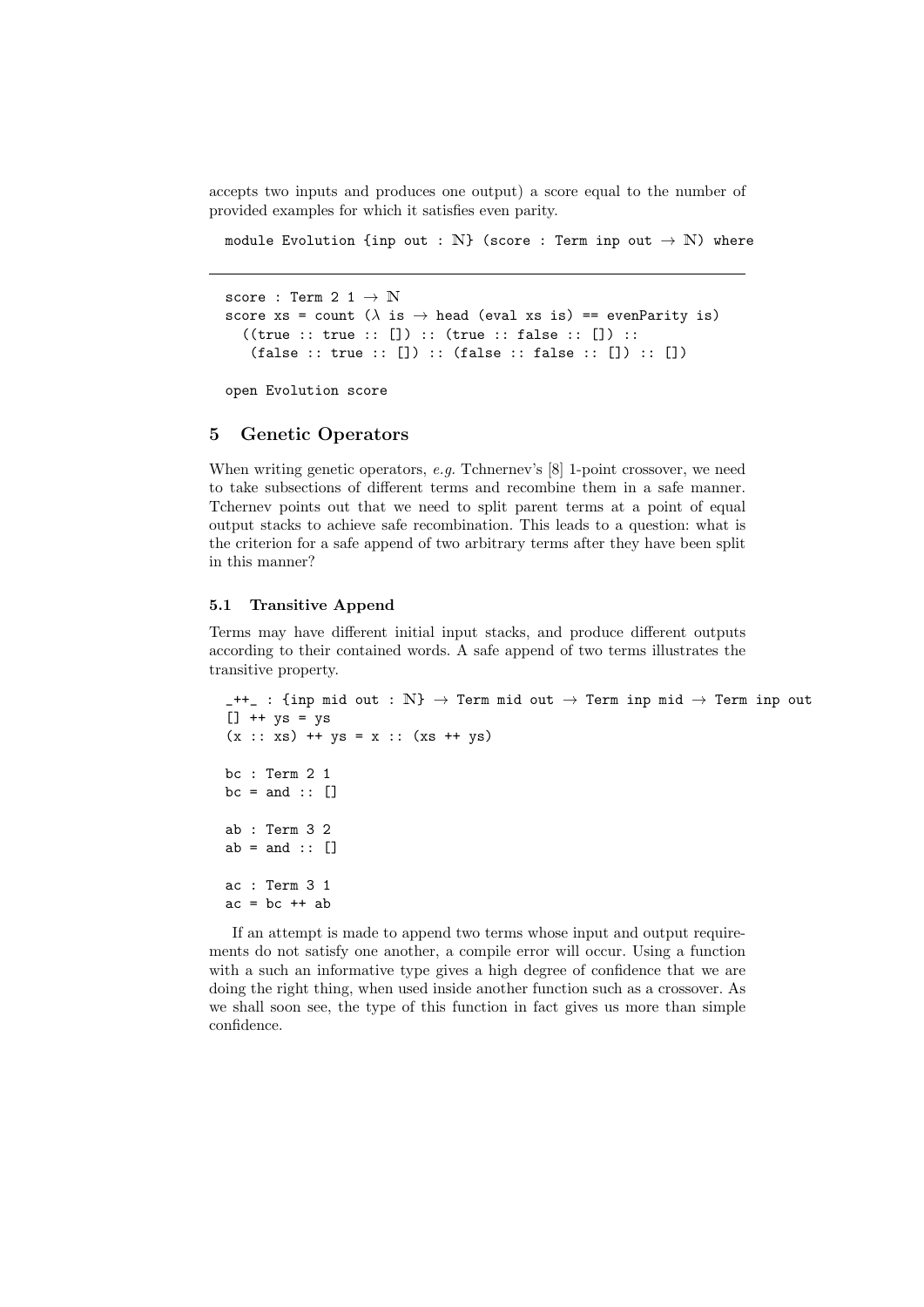#### 5.2 Transitive Split

Now that we have a function to safely recombine terms in a transitive way, we need to come up with a compatible way to split a crossover parent. In DTP a view [5] is a general technique for using a specialized type to reveal structural information about another type. In our case, we want to view a term as another type representing the two subsections it was split into. The following is a derivative of the TakeView type in [7].

```
data Split {inp out : N} (mid : N) :
  Term inp out \rightarrow Set where
  -++'_ : (xs : Term mid out) (ys : Term inp mid) \rightarrow Split B (xs ++ ys)
```
The type above captures exactly how we would like split terms to be represented, such that they can be transitively recombined. The mid natural number index reveals the satisfied pre/post condition point a term was split at, and the term index is the value we are splitting. The constructor carries the two subterms which share mid in a way that the resulting type can recombine the two via xs ++ ys.

Given two parent terms split in such a way, crossover needs to produce two offspring that swap the subterms at the splits. Functions for both of these swaps can be straightforwardly defined.

```
swap<sub>1</sub> : {inp mid out : N} {xs ys : Term inp out} \rightarrowSplit mid xs \rightarrow Split mid ys \rightarrow Term inp out
swap_1 (xs ++' ys) (as ++' bs) = xs ++ bs
swap<sub>2</sub> : {inp mid out : N} {xs ys : Term inp out} \rightarrowSplit mid xs \rightarrow Split mid ys \rightarrow Term inp out
swap_2 (xs ++' ys) (as ++' bs) = as ++ ys
```
Dependent Pairs Given some term and a natural number, we would like to split the term at an indexed position represented by the number. This function will be the key to determining the split in the female parent of a crossover. Split is specific enough to tell us the shared mid between the two subterms. However, for the purposes of this function, we do not care what mid is (we would actually like for the function to determine the split point for us).

```
data \Sigma (A : Set) (B : A \rightarrow Set) : Set where
   \overline{\phantom{a}}, : (x : A) \rightarrow B x \rightarrow \Sigma A B
```
A non-dependent pair, or tuple, carries 2 values of arbitrary types. In the dependent version of pairs, the value in the first component is used to determine the type in the second component. One common DTP technique is to use a dependent pair to hide the index type of a return value when you don't know or care what it will be. For example, sometimes we would merely like to write down a vector value and have the compiler determine the unique possible length.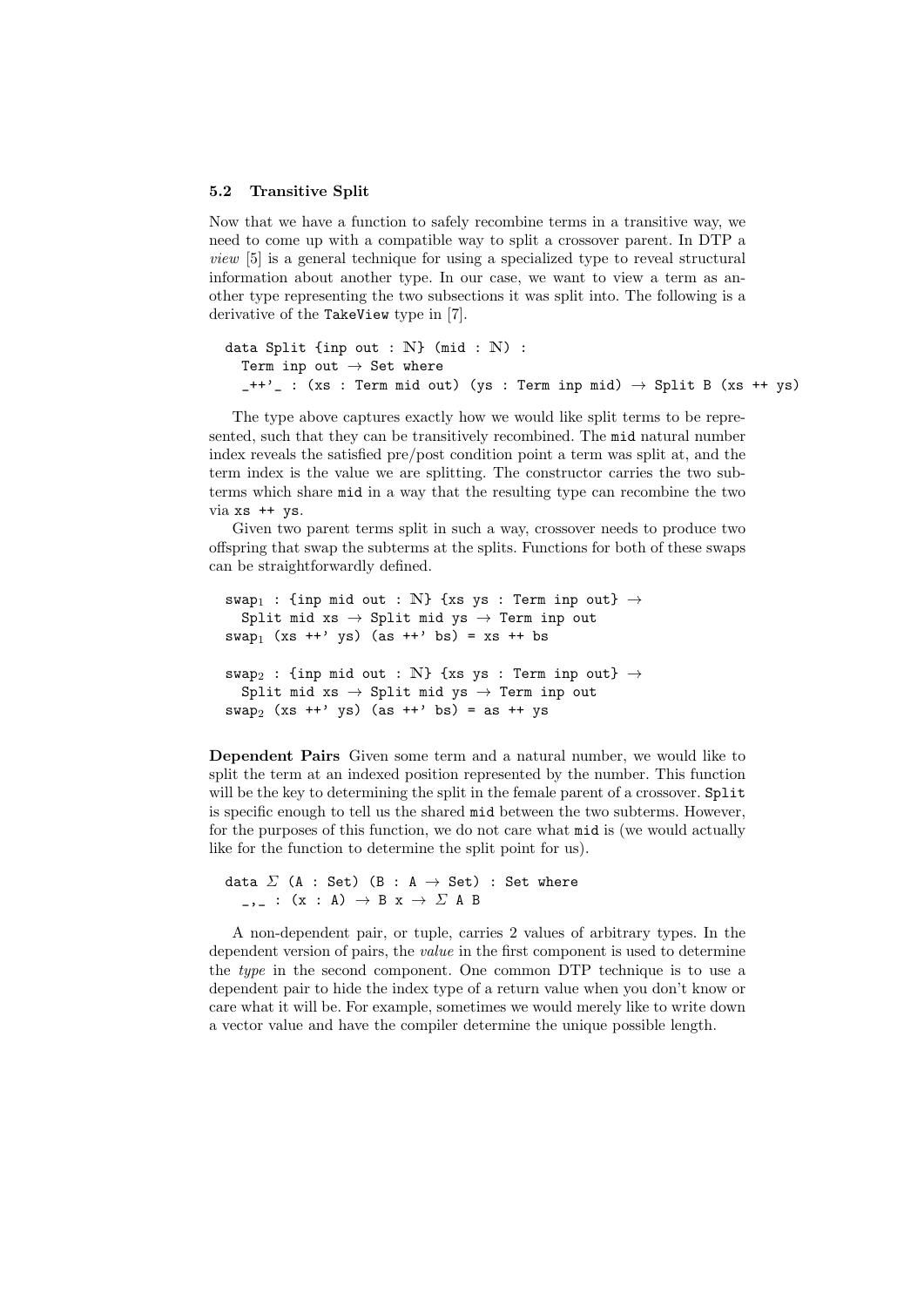```
specifiedLength : \Sigma N (\lambda n \rightarrow Vec Bool n)
specifiedLength = 3 , true :: false :: true :: []
discoveredLength : \Sigma \mathbb{N} (\lambda n \rightarrow Vec Bool n)
discoveredLength = \angle, true :: false :: true :: []
```
Note the use of an anonymous function in the type. Remember that in DTP we can do anything at the type level that we can do at the value level, including the use of the intimately-known  $\lambda$ . With this dependent pair trick up our sleeves, we are prepared to define split.

```
split : {inp out : N} (n : N) (xs : Term inp out) \rightarrow\Sigma N (\lambda mid \rightarrow Split mid xs)
split zero xs = _{0}, [] ++ ' xssplit (suc n) [] = _ , [] +' []split (suc n) (x :: xs) with split n xs
split (suc n) (x : : : \_) |_{-}, xs ++' ys =
  (x :: xs) ++' ys
```
Because we are returning a Split value, the split will always hold two subterms that can be transitively combined to produce the original. In this manner, splitting andAnd results in two and :: [] values of type Term 2 1 and Term 3 2.

### 5.3 Type-Preserving Crossover

With the previous types and functions defined, defining a crossover function that takes two parent terms of the same type and returns two child terms of the same type is not far away.

Split Female For the first step in 1-point crossover we need to split the first parent (referred to here as the "female") at some random<sup>6</sup> point. Thus, we need to know the length of the female, then choose a random number, bounded by that length.

```
length : {inp out : \mathbb{N}} \rightarrow Term inp out \rightarrow N
length [] = 0length (x :: xs) = suc (length xs)
splitFemale : {inp out : N} (xs : Term inp out) \rightarrow N \rightarrow\Sigma N (\lambda mid \rightarrow Split mid xs)
splitFemale xs rand with rand mod (suc (length xs))
\ldots | i = split (toN i) xs
```
 $6$  To keep the example as simple as possible, here we pass the random number as a parameter to the function. The final implementation uses a standard State monad containing a random number seed for increased modularity and to avoid mistakenly reusing a random number.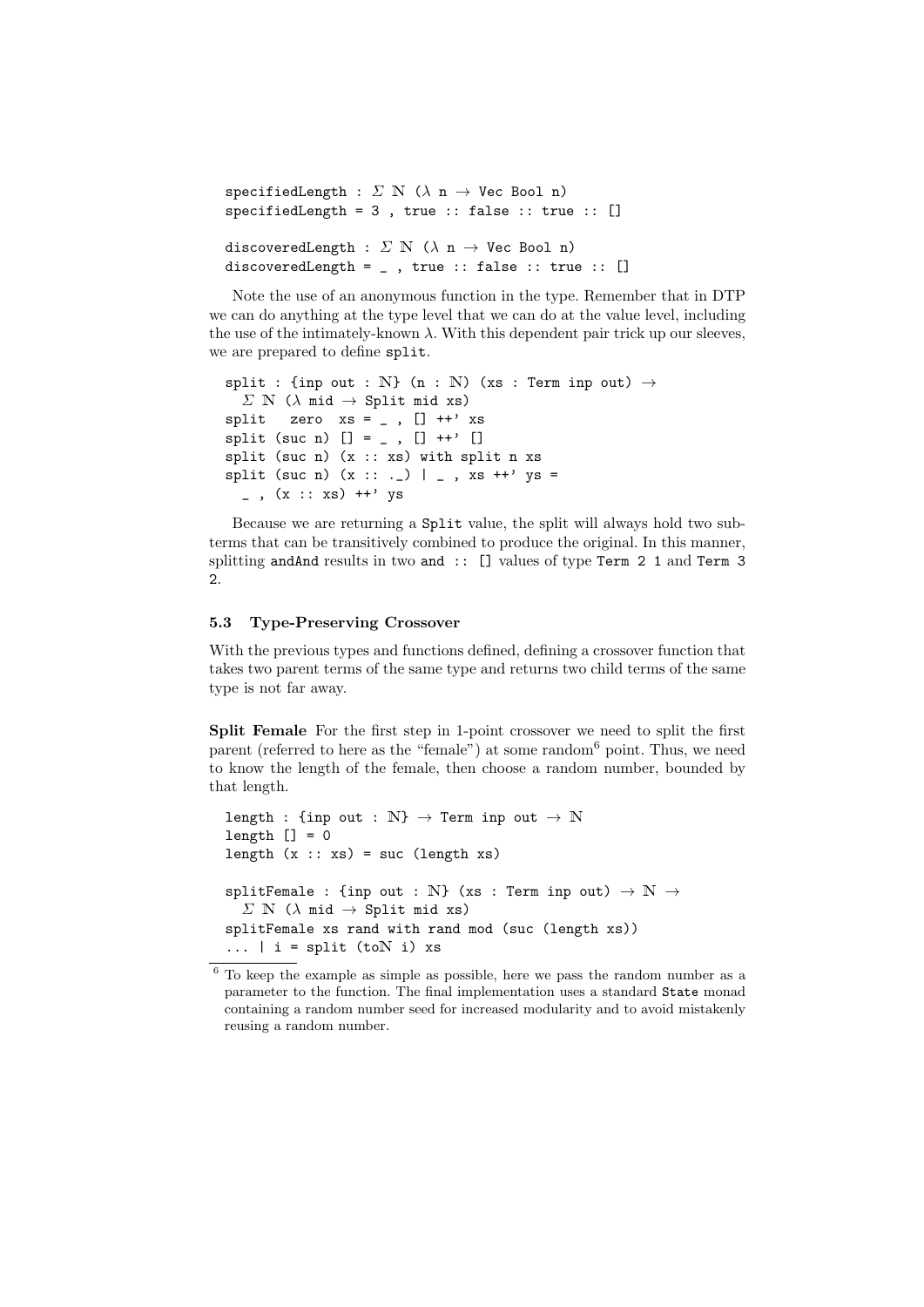Note that we use a mod function which returns a finite set representing the modulus of its two arguments. The definition of this function can be found in the supplementary source code, as it is not directly relevant to the explanation at hand.

Based upon the mid index at which the female was split, the male split can be determined by choosing a random member of all possible compatible splits.

```
splits : {inp out : N} (n mid : N) (xs : Term inp out) \rightarrow\Sigma N (\lambda n \rightarrow Vec (Split mid xs) n)
splits zero mid xs with split zero xs
... | mid' , ys with mid =? mid'
\ldots | yes p rewrite p = \ldots ys :: []
\ldots | no _{-} = _{-} , []
splits (suc n) mid xs with split (suc n) xs
... | mid' , ys with mid =? mid' | splits n mid xs
\dots | yes p | \overline{\phantom{a}}, yss rewrite p = \overline{\phantom{a}}, ys :: yss
... | no _ | _ , yss = _ , yss
```
Propositional Equality In the definition of splits, we simultaneously split at all possible positions within the male term, and filter out those possibilities that will not allow for a successful transitive recombination.

It is intuitive that the algorithm must compare the target mid of the original split to the mid' in the current split. Normally, a comparison of two terms is performed by passing them to a function that yields a boolean value, and handling the true and false cases differently. However, we need a richer version of the boolean type (the propositional equality type) whose values are associated with extra type-level information that can be used to make a Split value typecheck.

Consider the yes p case (analogous to a typical true case) within the splits zero case. We would like to return our freshly split ys value, but the type checker will not allow it. Why is this? If we look at the type signature of splits, it requires a Split mid xs, but ys is a Split mid' xs. Luckily the =? comparison function returned something more than just a boolean: it produced a constructive proof that both compared values were in fact the same. We pass the proof p (pattern matched as yes p) to Agda's rewrite keyword to convince the type checker that ys : Split mid' xs is acceptable because mid  $\equiv$  mid'.

What can we take away from all this? The primary point of interest is that the type checker requires formal constructive evidence in order to enforce invariants prescribed by the programmer. In practice, this evidence is easy to work with, as it is composed (as is everything else) of ordinary dependent types. The payoff is confidence; the burden of verifying that a program behaves as expected is lifted from the programmer's shoulders and onto the type checker's.

Split Male When we split the male parent, we choose a random member of the type-correct splits. However, this function returns a value of type Maybe, so that it may return nothing if there is no compatible split at all.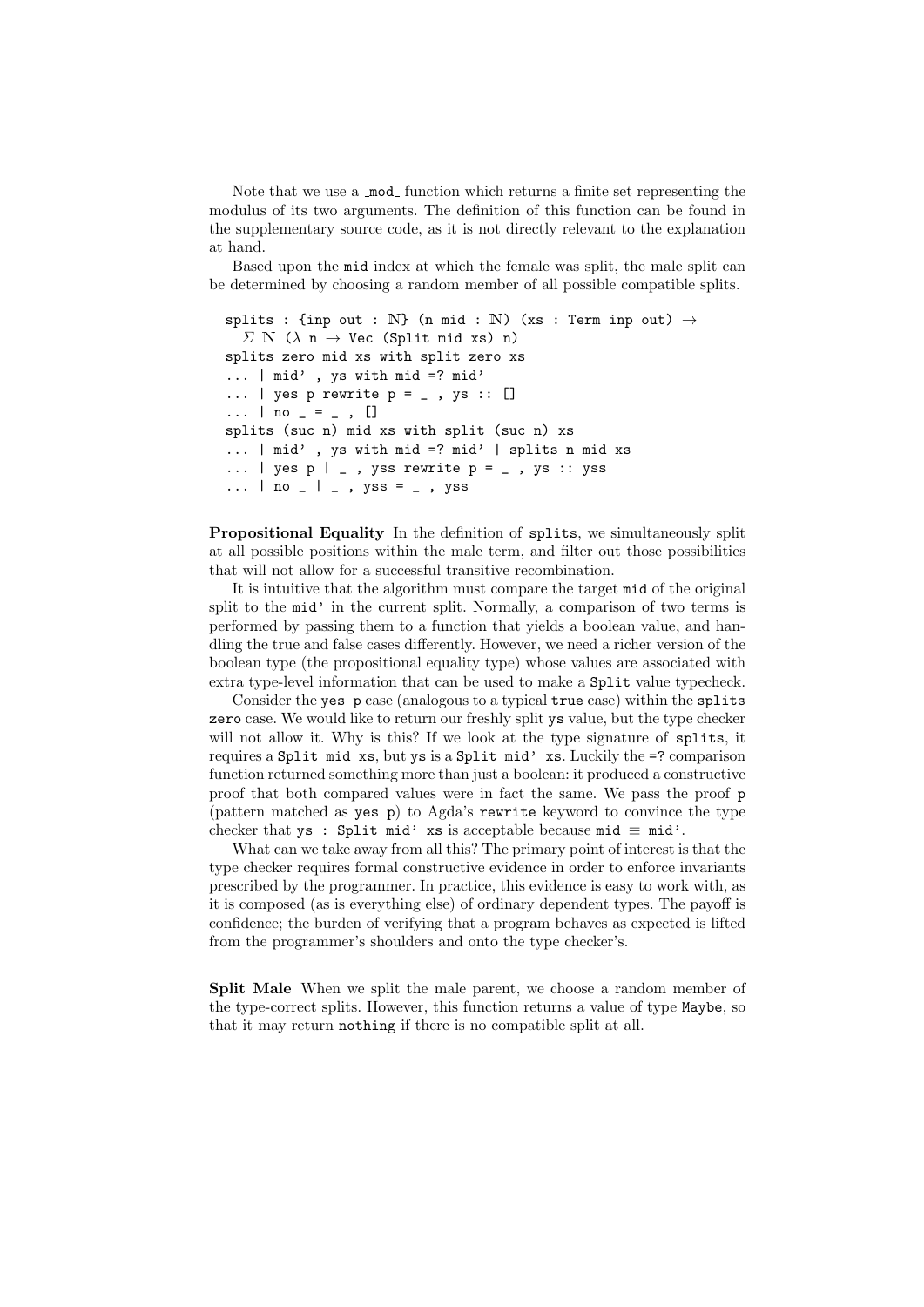```
splitMale : {inp out : N} (xs : Term inp out) \rightarrow(mid rand : \mathbb{N}) \rightarrow Maybe (Split mid xs)
splitMale xs mid rand
  with splits (length xs) mid xs
\ldots | zero, [] = nothing
... | suc n , xss
  = just (lookup (rand mod suc n) xss)
```
Note that the proof complexity in the implementation of splits is isolated. Once we have a function definition that typechecks, we can freely use it without having to repeat any work.

Finally, we can write crossover to combine the female and male splits, and return both children using the swaps defined earlier.

```
crossover : {inp out : N}
  (female male : Term inp out) (randF randM : \mathbb{N}) \rightarrowTerm inp out \times Term inp out
crossover female male randF randM
  with splitFemale female randF
... | mid, xs with splitMale male mid randM
... | nothing = female , male
... | just ys = swap<sub>1</sub> xs ys , swap<sub>2</sub> xs ys
```
In the case where no valid male swap exists, we return the original two parents.

# 6 Initialization Procedure

At the onset of our GP run, we would like for our algorithm to operate on welltyped candidate programs. As such, the initialization function must be sure to only generate random type-correct programs with respect to our target program to evolve. By now, it should come as no surprise that we can (and will) enforce this requirement statically. A simple type-safe enumeration and filter strategy is adopted below.

### 6.1 Type-Safe Enumeration & Filter

First, we want to enumerate all terms up to some max length that conform to a given input stack size, enum-inp. Then, filter-out filters this result to include only those terms that match the desired output stack size, as well. The final list can be used as a pool to randomly select our population from.

```
enum-inp : (n inp : N) \rightarrow List Word \rightarrow List (\Sigma N \lambda out \rightarrow Term inp out)
filter-out : {inp : N} (out : N) \rightarrowList (\Sigma \ N \ \lambda \text{ out } \rightarrow \text{Term inp out}) \rightarrow \text{List (Term inp out)}
```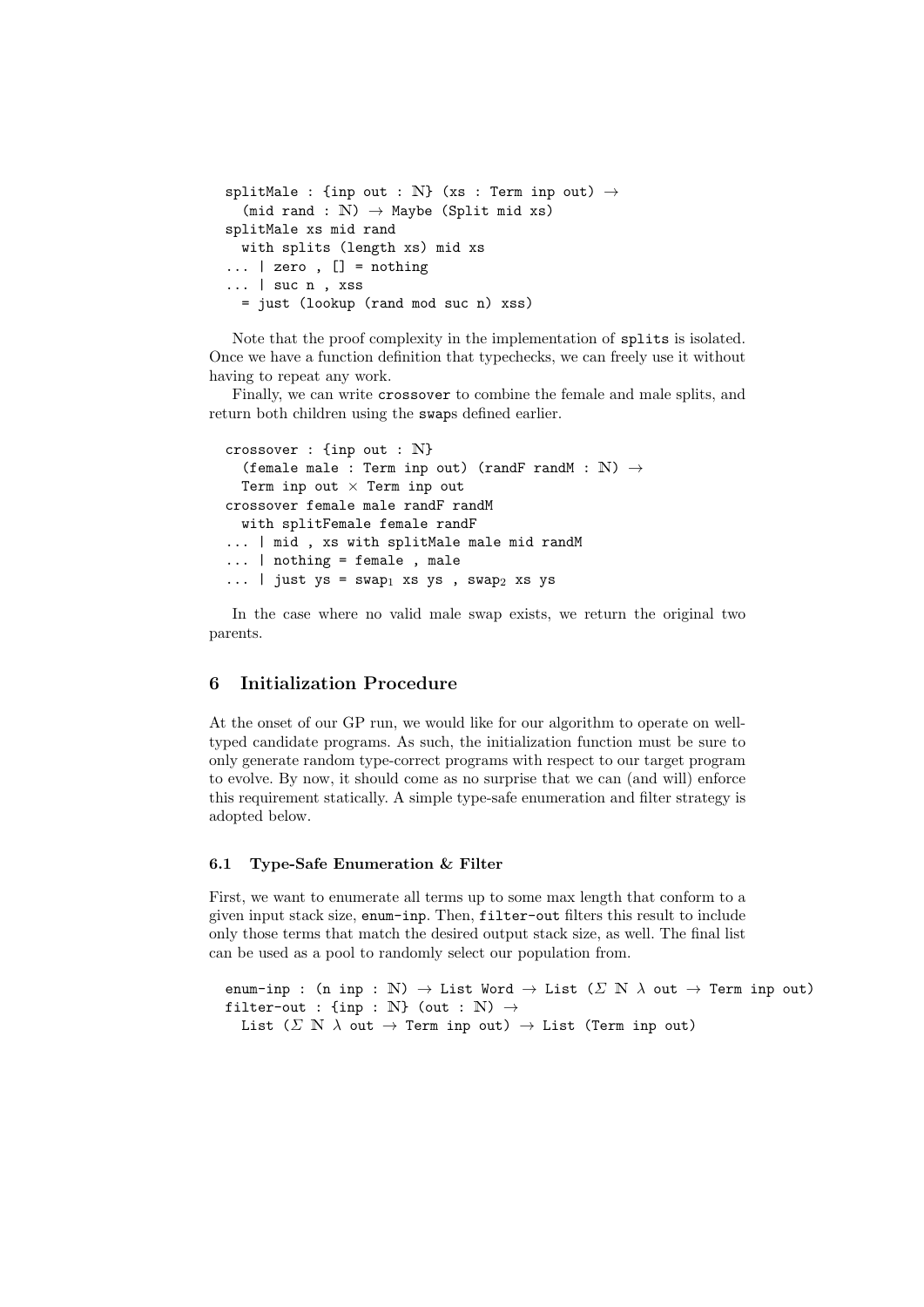Dependent pairs are used once again, allowing us to return a list that is homogenous for inp, but heterogeneous for out. In order to implement this, we ask the user for a function that determines whether or not the precondition for a word that we want to extend a term with can be satisfied by the current output of said term.

```
module Initialization
(match : (w : Word) (out : N) \rightarrow Dec (\Sigma N \lambda n \rightarrow out \equiv pre w n))
where
```
Again, Initialization is another module, so the user is free to initialize the population by another means.

Decidable Relations Dec is a polymorphic type constructor whose values represent whether some proof of the type/proposition exists, or whether any such proof would lead to bottom ("bottom", or  $\perp$ , is a type without constructors).

data Dec (P : Set) : Set where yes :  $(p : P) \rightarrow Dec P$ no :  $(\neg p : P \rightarrow \bot) \rightarrow Dec P$ 

match uses an existential proposition (dependent pair) inside Dec, and is total like all Agda functions. It effectively requires either a witness that the word's precondition satisfies the term's output, or a proof that no such satisfying value exists. This means that the implementor need not worry about the search for a suitable n ending too early, as can happen with Maybe (a type used commonly in this kind of situation).

match not zero = no  $\neg p$  where  $\neg p : \Sigma \ N \ (\lambda \ n \rightarrow 0 \equiv \text{succ } n) \ \rightarrow \ \bot$  $\neg p$  ( , ()) match not (suc n) = yes  $(n, refl)$ 

The example above proves that when the output of a term is 0, the precondition for not is unsatisfiable<sup>7</sup>, and shows how to find a suitable n for any output greater than zero.

The definition of enum-inp plainly extends type-safe terms from the recursive call with the list of words argument (treating Dec similar to Maybe/partiality). filter-out is implemented even more straightforwardly, once again using =? to prove that the desired output is equal to what is returned.

<sup>7</sup> A pair of empty parentheses is Agda syntax used to indicate to the type checker that a value for this type is uninhabitable.